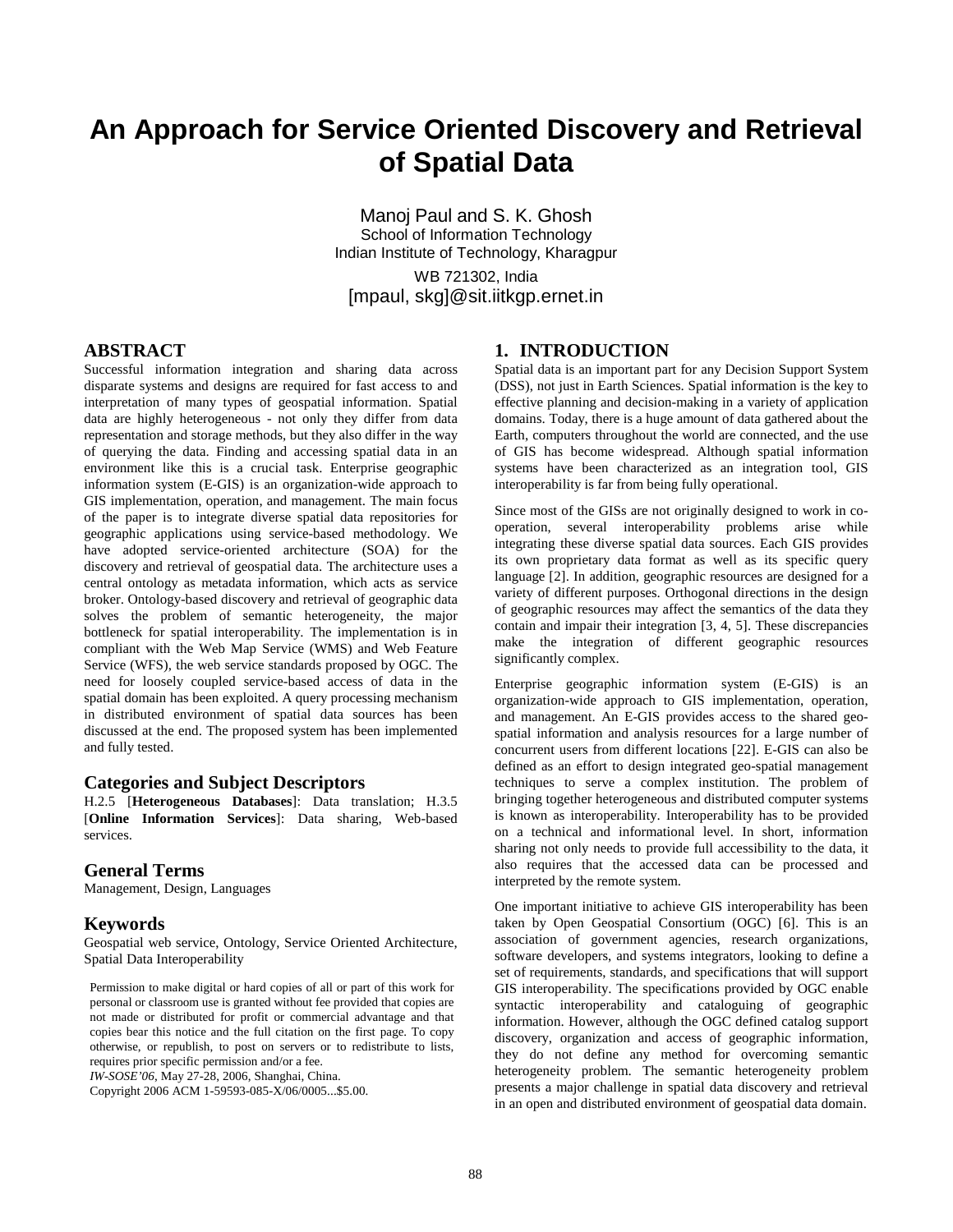In this paper we propose an approach that focuses on the spatial data integration based on Service Oriented Architecture (SOA) using web services for integrating diverse repositories of spatial data. Providing data repositories as services over the Internet makes the integration more flexible, in the sense that a data repository can be configured to the *Service Brokering* agency with minimum possible bindings making it less coupled to the integrated system. Two standard Web Service techniques proposed by OGC - Web Feature Service (WFS) [8] and Web Map Service (WMS) [10], have been incorporated effectively in developing a service-oriented integrated system for spatial data repositories. Also with SOA technique the query capability of the integrated system gets enhanced, and the underlying inherent complexity for query processing can be abstracted from the user.

The paper focuses on the task of service discovery and retrieval, which is a crucial task in the open and distributed environment of spatial web services. Often, effective service discovery requires an extensive search for appropriate services across multiple application domains. Catalogs support discovery, organization, and access of geographic information and thus help the user to find information that exists.

The query capability of the system has also been extended to that offered by OGC-compliant catalogs. The query mechanism uses XML&KVP (Keyword Value Pair), a SQL like query language derived from the OGC CQL (Catalog Query Language).

The rest of the paper is organized as follows: Section 2 gives some motivating examples for spatial data integration. Section 3 gives a brief description of general service oriented architecture and its use in spatial domain. Ontology-based discovery and retrieval mechanism has been discussed in section 4. Section 5 gives a brief description of the SOA nature of the integrated system. Finally, a conclusion is drawn in section 6.

## **2. RELATED WORK**

Current efforts to integrate geographic information embrace the idea of metadata standards as the key to information sharing and analysis. These include the Federal Geographic Data Committee (FGDC) and the National Spatial Data Infrastructure (NSDI), Geospatial One-Stop, and the U.S. Geological Survey's The National Map as well as standards from the International Standards Organization (ISO) for geospatial metadata [11]. The NSDI attempts to bring together geographical information sources from all levels of government and other organizations into a single point of entry for easier access to data.

Several ways of integrating the spatial data repositories have been proposed in the literature. Most current approach for an integrated co-operative interoperable Spatial Information System or E-GIS is warehousing the data from heterogeneous repositories in a clean and consistent form, which takes care of both the semantic and syntactic heterogeneities among the data sources. [12] proposes a spatial data warehouse based technique and employs middleware technology for data exchange from the spatial data warehouse.

There are some works [13, 14] in the geo-spatial domain using Open standards proposed by OGC. An approach is proposed in [13], which uses a WFS [8] based mediation approach with the help of derived wrappers. It provides an approach of a multi-tier client-server architecture and uses standard WFS wrappers to access data. The wrappers are further extended by derived

wrappers that capture additional query capabilities. Although they offer an efficient integration and querying mechanism among heterogeneous data repositories, they don't offer the effectiveness of service-based technology in heterogeneous system. In this architecture the data sources are tightly coupled with the mediator.

In this paper an SOA architecture using Web Service has been proposed. An initiative has been taken towards enterprise-wide integration and sharing of spatial data. The advantages and benefits of a service method have been fully exploited for designing an E-GIS architecture. The discovery and retrieval methodology of SOA makes the data repositories less coupled to each other making the system maintenance more cost effective.

## **3. SOA AND SPATIAL DATA**

## **3.1 General SOA methodology**

The emerging Service Oriented Architecture (SOA) based method using Web Services is gaining lots of interest in the way of seamless integration of information systems spreading across several organizations. As shown in Fig. 1, taken from [15], service oriented architectures involve three different kinds of actors: service providers, service requesters and discovery agencies. The service provider exposes some software functionality as a service to its clients. In order to allow clients to access the service, the provider also has to publish a description of the service. Since service provider and service requester usually do not know each other in advance, the service descriptions are published via specialized discovery agencies. They can categorize the service descriptions and provide them in response to a query issued by one of the service requesters. As soon as the service requester finds a suitable service description for its requirements at the agency, it can start interacting with the provider and using the service.



**Architecture (SOA)** 

## **3.2 Geospatial domain**

The open and distributed GI domain opens a wide range of possibilities for acquiring, processing and analyzing geographic information without the need of GIS expert knowledge. In an environment where services are previously unknown, a service that is appropriate for answering a given question from among a large number of available services has to be discovered first. Service discovery, thus, is a crucial task that will become even more important with the emerging Semantic Geospatial Web.

Although the SOA technology using Web Services is evolving in the information system domain, where legacy or already existing systems are integrated to form an organization-wide information system, the application of SOA in comparatively highly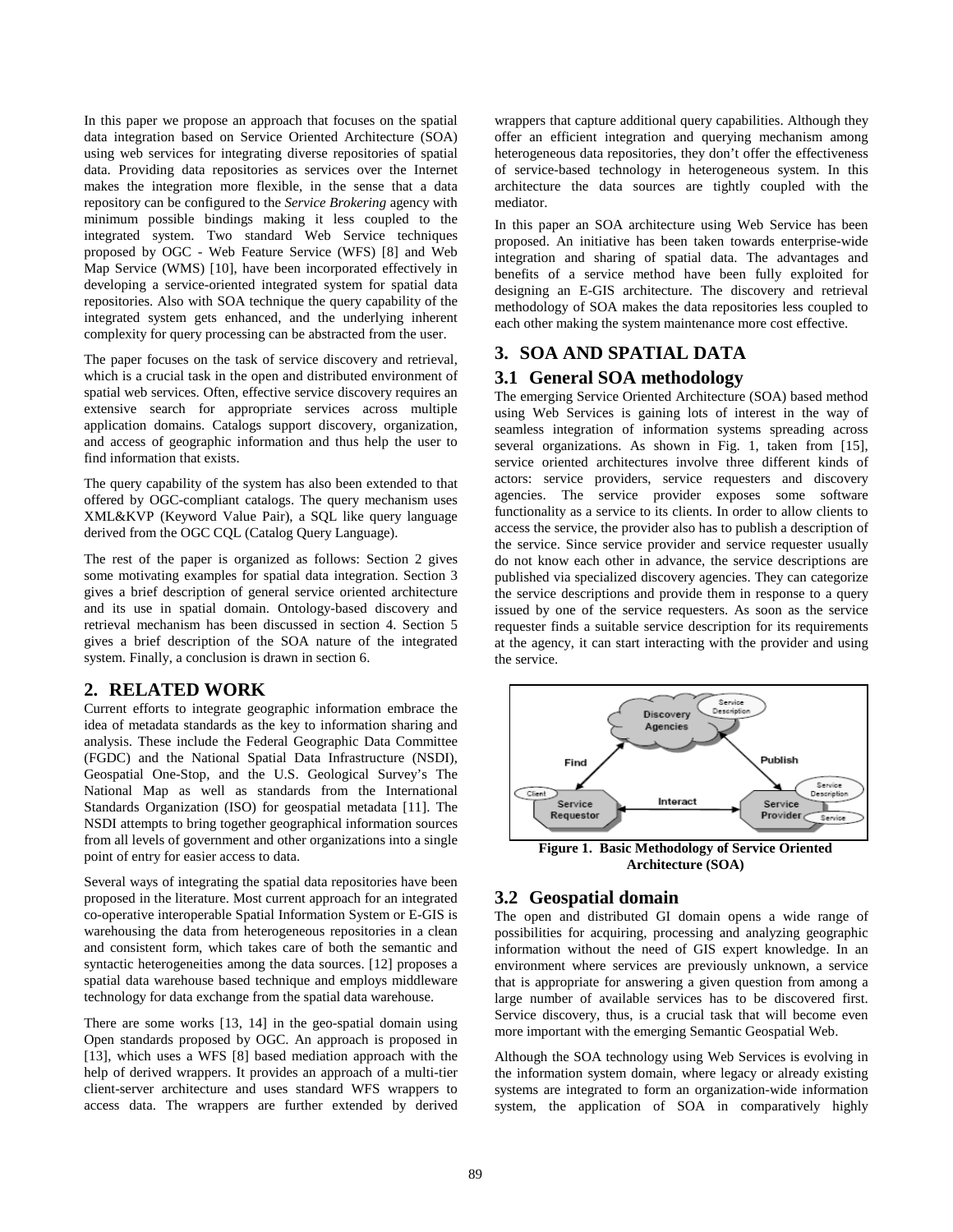heterogeneous spatial data domain has not been tried much. Only [2, 16] have provided a service-based methodology for Geographic Information (GI) integration. Keeping in mind the highly heterogeneous spatial data, the complex query mechanism required for processing them, a service-based technique could possibly be one of the best solutions for co-operative integration of spatial data.

Two major problems that exists in highly heterogeneous geospatial domain are as follows:

- Improper or insufficient documentation makes it difficult for outside users to discover the data sets those are useful for their task.
- Datasets in different format often requires to be converted in order to be used in other system. This problem is taken care of (as suggested by OGC) by providing the data in a vendor-neutral formats like GML [9].

OGC WFS provides a set of protocols to provide standardized service interfaces for the geospatial data sources. Through this services distributed geospatial data can be accessed and processed across administrative and organizational boundaries. As the data sources are less coupled to the integrated system, they can be created and managed locally, which leads to increasing quality and efficiency. The integrated system can easily be extended to include new services and/or data sets.

## **4. SEMANTIC HETEROGINITY AND ONTOLOGY**

Although standards forming bodies like the OGC provide the basis for syntactic interoperability the usability of information that is created in one context is often of limited use in another context because of insufficient means for meaningful interpretation. This problem is referred to as the need for ''semantic interoperability among autonomous and heterogeneous systems''. Problems caused by semantic heterogeneous descriptions play a crucial role during the task of finding relevant information within a GI web service environment [17]. In [2], semantic heterogeneity is defined as the consequence of different conceptualizations and database representations of a real world fact.

## **4.1 Central Catalog**

A central catalog is absolutely necessary in an integrated system where services and service consumers are arbitrarily distributed and unknown of each other. A catalog's task is to allow a service consumer to find and access resources at the service provider's end. This information can be described as metadata information for the system. In general each service provider has to register or publish its offerings by means of metadata to the catalog to enable it being discovered by a service consumer.

The metadata-based approach for catalog definition may lead to problems when querying and interpreting search results of different distributed catalogs. This may lead to semantic heterogeneity problem existing among diverse data services. Current free-text search in catalogs is not sufficient to overcome the semantic heterogeneity.

#### *4.1.1 Ontology-based Catalog*

Accepting the diversity of geographic data domain, explicit context models can be used to reinterpret information. Ontologies have become popular in conceptual modeling of a system as they can be used to explicate contextual information. The term ''ontology'' has been used in information sciences with several meanings. [18] introduced the term ''ontology'' to mean an ''explicit specification of a conceptualization''. In order to make the ontology machine-readable, it has to be formalized in some representation language.

Explication of knowledge by means of ontologies is a possible approach to overcome the problem of semantic heterogeneity. The Bremen University Semantic Translator for Enhanced Retrieval (BUSTER) [1] has addressed the task of ontology-based information brokering. Among other things, this system provides a hybrid ontology-based approach [7] with logical reasoning on metadata for retrieving information sources.

#### *4.1.2 Structure of Ontology*

Hybrid ontology description [7] approaches have been used to construct ontology of the system (figure 2). The semantics of each source is described by its own ontology (application ontology). But in order to make the local ontologies comparable to each other they are built from a global shared vocabulary (domain ontology). Shared Vocabulary is based on the assumption that members of the domain share a common understanding of certain concepts. Once a shared vocabulary exists, those terms can be used to make the application ontology for a source. The global ontology contains basic terms of a domain, which are combined in the local ontologies in order to describe more complex semantics. At the central part of our SOA architecture is the ontology-based Service Broker.



**Figure 2. Structure of Hybrid ontology** 

In order to register an information source, a metadata description in form of a Comprehensive Source Description (CSD) is needed. Each CSD consists of metadata that describe technical and administrative details of the data source as well as its structural and syntactic schema and annotations [19]. We have adopted XML-Based Language for the CSD description.

The XML-based language description is very similar to that of an XML Schema description. It is relatively compatible with existing Web standards since many of them are designed to facilitate machine understandable web representation. We need to be able to write down ontologies in a way that enables systems to process them. This is essential, as we want to automate parts of the information sharing process. The hierarchical structure of the ontology is shown in figure 3.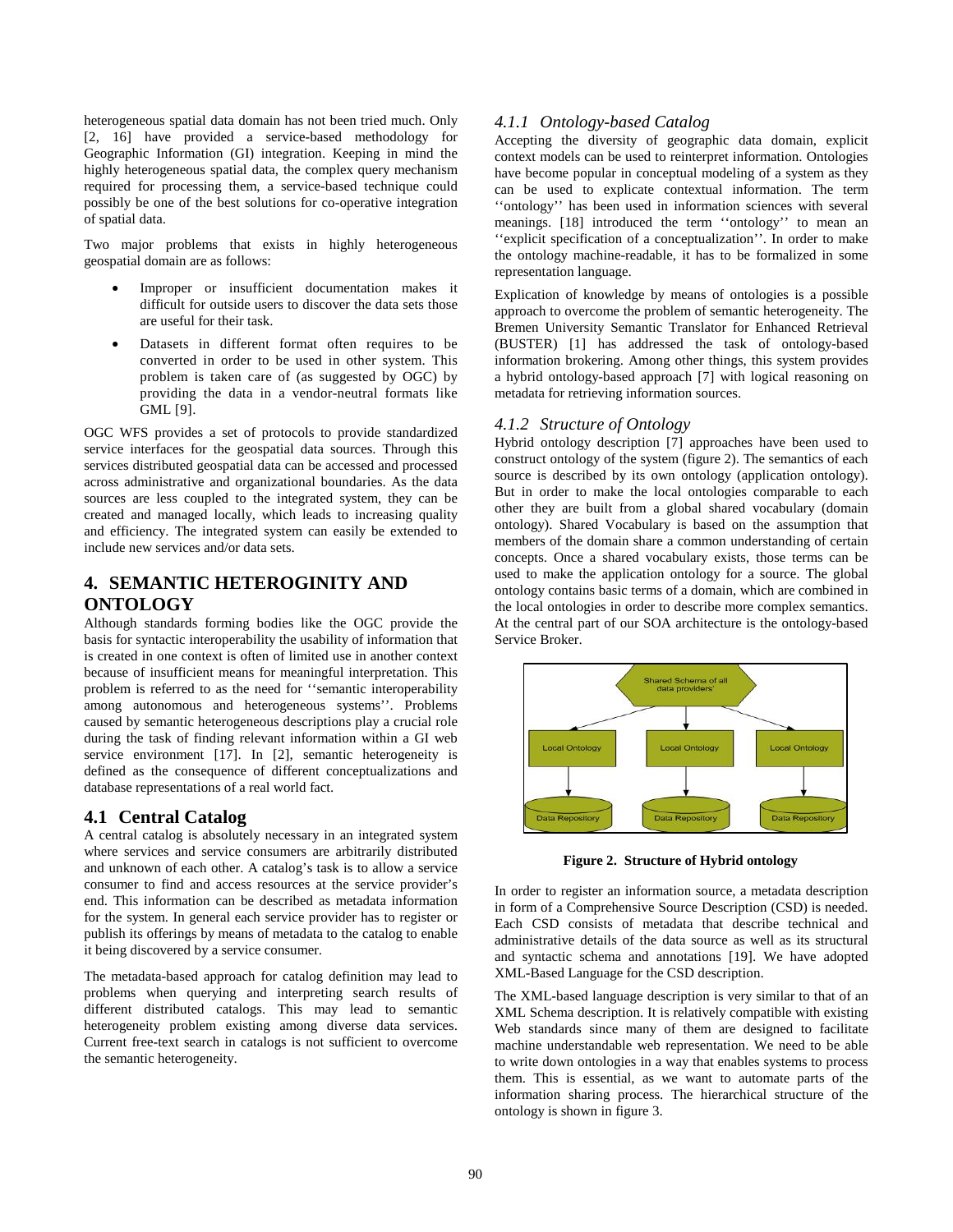```
Communication Link 
 Roads 
 Metalled Roads > Shared Vocabulary
  Unmetalled Roads 
(define-concept roads_class 
  (Roads_Metalled_Roads_General_Roads) 
  (Roads_Metalled_Roads_Traffic_Roads) Domain 
  (Roads_Metalled_Roads_National_Highways) Ontology 
  (Roads_Unmetalled_Roads_Village_Roads) 
) 
<featureType datastore = "roads" > 
    <name>road</name> 
    <SRS>4326</SRS> 
    <title>Road Data</title> 
   <abstract> 
     This is some road data states 
   </abstract> Source 
    <numDecimals value = "0" /> Metadata 
   <keywords>road, metalled, unmetalled 
   </keywords> 
   <latLonBoundingBox dynamic="false" 
   miny="24.955967" maxy="49.371735" 
   maxx="-66.969849" minx="-124.731"/> 
    <styles default="simple-roadtype"/> 
</featureType>
```
**Figure 3. Hierarchical description of ontology** 

## **4.2 GI Services**

In order to provide the geospatial data to the user communities who have little or know knowledge of the data sets, they must be provided as service units. Services can communicate in an interoperable way with each other if they have well-defined standard interface. This means that they must have agreed upon on some well-defined service standards and interface requirements. WFS have been used as wrappers at the data source end to exactly serve this purpose.

The use of standardized service interface is an important requirement for integrating the heterogeneous data repositories. It allows the services to be classified as well known service types (features) that provide the services through specified interface. Several *testbed* experiments has been carried out by OGC for several service types:

- Web Map Service (WMS) [10] for producing digital maps.
- Web Feature Service (WFS) [8] for accessing Geography Markup Language (GML) [9] encoded data.

A service consumer having knowledge of these interface specifications can access the services over the Web after discovering services. The ontology-based annotation for the information sources describes them as features. Thus the data sources can provide feature service, which is defined through its application schema. The shared vocabulary of domain ontology is used to describe the detail of the properties included in the schema. The application schema can be requested through WFS *DescribeFeatureType* operation.

## **4.3 Publishing the Services**

Publication of a service actually refers to registering a service to the ontology and providing necessary information for it being discovered. Generally a service is characterized through several properties, e.g. input, output, functionality etc. While publishing the web services in the ontology, this features of services needs to be considered. Registration of service is a three step procedure [17]

- Specifying some shared vocabulary relevant to the service. These shared vocabularies is a set of agreed upon vocabularies among the data providers' community
- The application ontology for the service is defined in such a way that a requester can understand the general concept of the service. A reference of the application ontology has to be provided in the sources description (CSD) of the service.
- The source description for the service contains a reference to the corresponding ontology. In addition to that several other detail of the service like administrative and technical details.

Once a service is published it can be discovered by a requester using a ontology-based reasoner.

# **4.4 Service Discovery and Retrieval**

## *4.4.1 Service Discovery*

If an information request is submitted to an information broker (ontology), the broker has to decide which of the registered sources it should use to answer the request. The actual search for a service is performed by mapping the query concept and concepts in different application ontologies. This is achieved through the application of a terminological reasoner, e.g. RACER (Reasoner for A-Boxes and Concept Expressions Renamed) [20].

For each application schema there is one application ontology that is described with the shared vocabulary of the corresponding domain. These ontologies provide the formal description of the application schema of a data source. Once the ontologies of the system have been provided, the services can be discovered through *GetCapabilities* request. A sample output for the service *discovery* request is shown in figure 4.

## *4.4.2 Service Retrieval*

Users pose queries for retrieving data from services in terms of features of the discovered services. As a consequence, the system must contain a module that uses the resource descriptions in the ontology in order to translate a user query into sub queries that refers directly to the schemas of the data resources. For this purpose, we establish a correspondence between each resource and the central ontology. The generic format for users' query for the system is based on CQL, an XQuery like query language. A user generally request one or more collections of features of data and may specify some filtering operation on the data. As an example, a user might request for road networks of some place 'kgp'. The road could be of various types – depending on the shared vocabulary in the ontology, the road types are identified. Each of these road types is included in the query for accessing road network data. The equivalent query in CQL is as shown in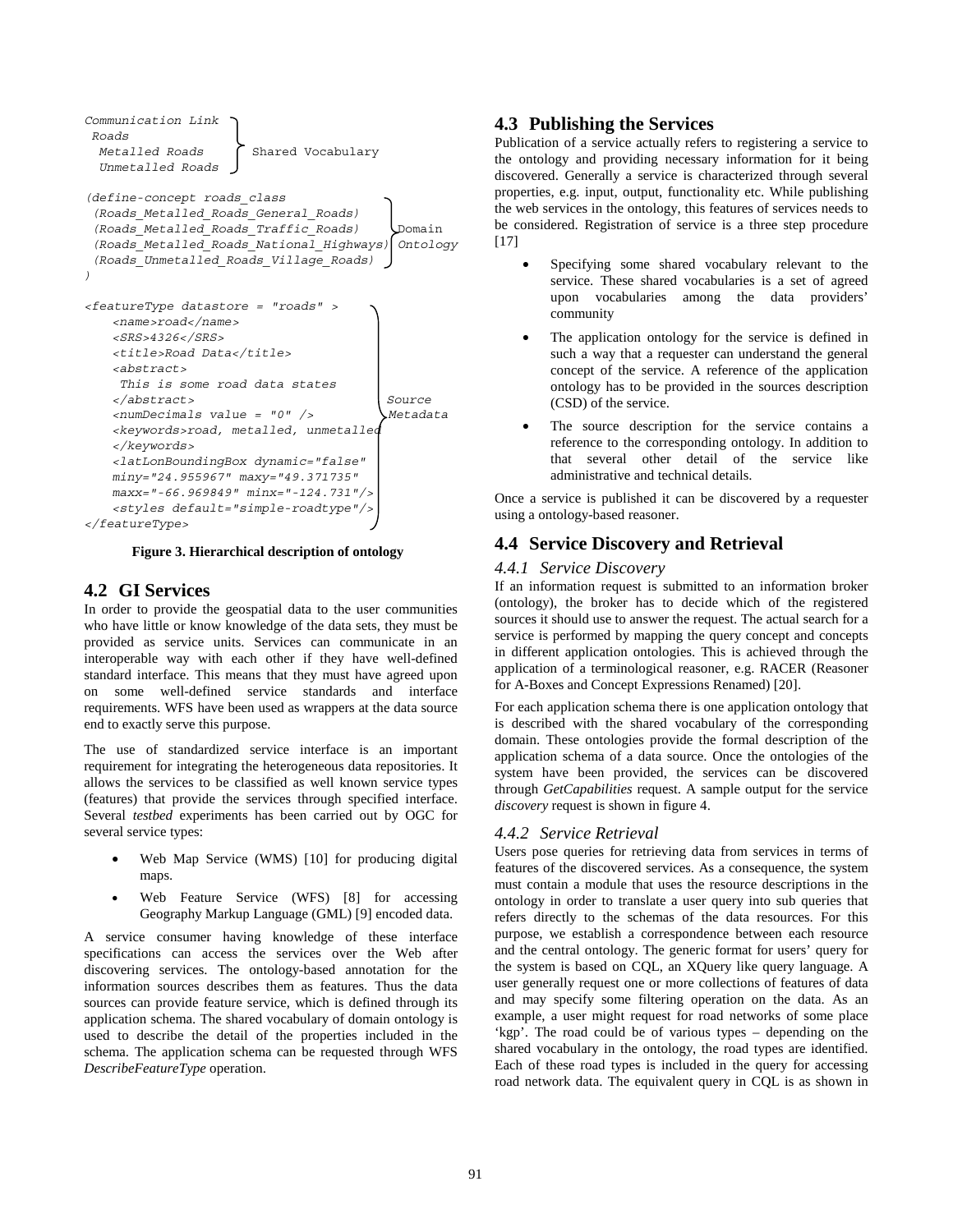figure 5. During query processing, the CSD descriptions for the related feature service are parsed.

```
<FeatureType> 
   <Name>kgp:road</Name> 
   <Title>road_Type</Title> 
   <Abstract>Generated from shape file </Abstract> 
   <Keywords>road shape file</Keywords> 
  <SRS>EPSG:4326</SRS> 
      <LatLongBoundingBox minx="-0.0014" miny="- 
   0.0024" maxx="0.0042" maxy="0.0018" /> 
</FeatureType> 
<FeatureType> 
  <Name>kgp:cultivation</Name> 
   <Title>cultivation_Type</Title> 
   <Abstract>Generated from GML file </Abstract> 
   <Keywords>Cultivation GML file</Keywords> 
   <SRS>EPSG:4326</SRS> 
   <LatLongBoundingBox minx="0.0014" miny="-
   0.0011" maxx="0.0042" maxy="0.0024" /> 
</FeatureType>
```
#### **Figure 4. Service discovery form the ontology-based system**

 The *Query Processor* (figure 6) translates the query in subqueries and dispatches them to the appropriate WFS module at the data providers end. A WFS request consists of a description of a query or data transformation operations that are to be applied to one or more features. The WFS is invoked to service the request. The WFS layers at each data source end are in charge of querying the data sources: it receives requests from the *Query Processor*, executes them, converts the data in standard GML [9] form before transferring them to the *Query Processor*. The feature data, that is sent to the *Query Processor* is processed on the basis of users specified *filter* operation.

```
<wfs:Query typeName="kgp road_network"> 
 <wfs:PropertyName>ROAD NAME</wfs:PropertyName> 
 <wfs:PropertyName>ROAD TYPE</wfs:PropertyName> 
 <wfs:PropertyName>the_geom</wfs:PropertyName> 
 <Filter> 
     <PropertyTypeLike> 
         Metalled Road 
     </PropertyTypeLike > 
     <PropertyTypeLike> 
         Unmetalled Road 
     </PropertyTypeLike > 
 </Filter> 
</wfs:Query>
```
#### **Figure 5. A sample query for data retrieval**

On the syntactic level, wrappers are used to establish a communication channel to the data source(s), which have been found, that is independent of specific file formats and system implementations. Each generic wrapper covers a specific file- or data format. For example, generic wrappers may exist for ODBC data sources, XML data files, or specific GIS format. Still, these generic wrappers have to be configured for the specific requirements of a data source. We have used WFS as wrappers at the information source. These wrappers maintained at each data

provider's end accepts query in the form of WFS *GetFeature*  request, i.e., a XML&KVP (Keyword Value Pair) or as GQuery expression, a SQL like query language derived from the OGC CQL (Catalog Query Language). [21] gives a detailed description of the GQuery Language.



**Figure 6. The Query Processor Module** 

A sample query from the service consumer, which performs a selection in the feature data to find the states with an area between 100,000 and 150,000 along with the attributes STATE\_NAME, LAND\_KM, and geometry, is shown in figure 7.

```
<wfs:Query typeName="states"> 
 <wfs:PropertyName>STATE_NAME 
 </wfs:PropertyName> 
 <wfs:PropertyName>LAND_KM</wfs:PropertyName> 
 <wfs:PropertyName>the_geom</wfs:PropertyName> 
 <Filter> 
     <PropertyIsBetween> 
          <PropertyName>LAND_KM</PropertyName> 
          <LowerBoundary> 
              <Literal>100000</Literal> 
          </LowerBoundary> 
          <UpperBoundary> 
              <Literal>150000</Literal> 
          </UpperBoundary> 
     </PropertyIsBetween> 
 </Filter> 
</wfs:Query>
```
**Figure 7. A query with more enhanced data manipulation option** 

The *Query Processor* combines, integrates data retrieved from different repositories in GML format. Thus the *Query Processor* acts as a mediator.

#### **5. REALIZATION OF SOA**

A Service broker (or catalog service) is an intermediary service whose responsibility is to bring a service requester and a service provider together, and thus may be considered the core of any GI web service environment. After a service offered by a provider is identified to match the service requestor's requirements it is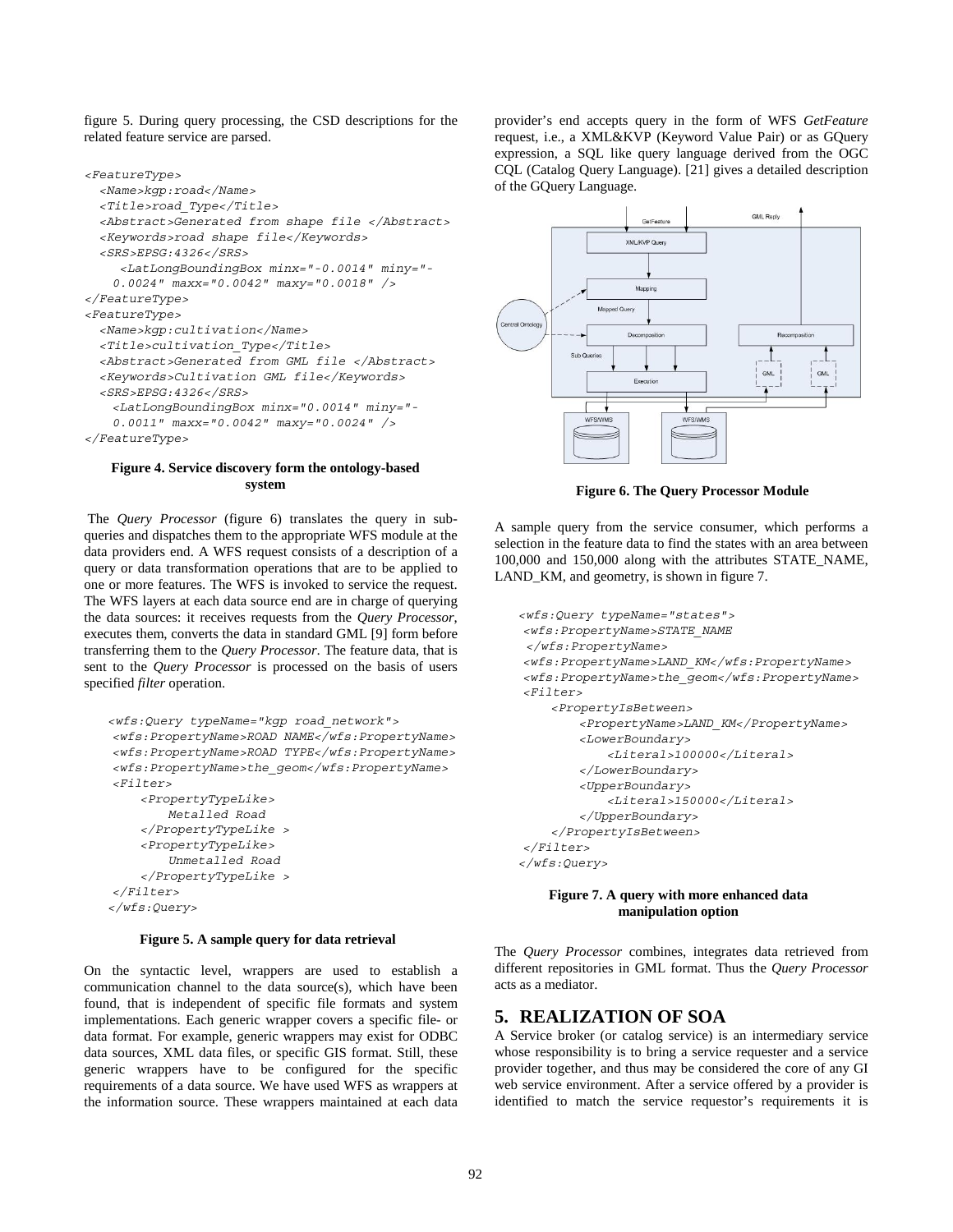bound to the service requestor, the service then is executed, passing data and instructions across common interfaces. In the previous sections we have provided a detailed discussion of the implementation of the system and its different components. As described previously, SOA involves three different kinds of actors: service providers, service requesters and discovery agencies. The role of these actors in the developed system has been performed by Data sources, Data users and the Ontology respectively.

In the domain of spatial data integration using SOA we have viewed these three components (figure 8) as follows:

- Service Providers They are the actual data providers wrapped up in a WFS/WMS interface. These interfaces accept request form the Query Processor and perform the operation on the proprietary repositories. The retrieved data in sent back in GML format.
- Service Requesters General users who can discover a service by requesting the central ontology through WFS *GetCapabilities* request. This operation provides a description of the service, its operations, parameters and data types. It is used for the clients to identify if a service provides the needed functionality and how to access it. The different features that can be queried along with the operations that can be performed on them are listed in a metadata format.
- Discovery Agency The Ontology plays the role of Discovery Agency/Service Broker. It holds the global schema for all the repositories and provides a standard interface for the Service Requesters. Service available in the integrated system can be discovered by querying the Ontology.



**Figure 8. The Actors in a SOA application of spatial data** 

## **6. CONCLUSION**

Geographic data is increasingly becoming available on the Internet, allowing a large number of users to share and access the rich databases that are currently being maintained in several organizations. However, GIS data is immensely heterogeneous, being available in various formats and stored in diverse media (flat files, relational database). In this paper we have discussed SOA architecture for the Enterprise-wide GIS (E-GIS) system. Current GI standards developed by OGC have been use as the basic building blocks of the service-based system.

This paper describes the central role of a geographic ontology in the development of an integrated information system. An initiative has been taken towards enterprise-wide integration and sharing of spatial data. The advantages and benefits of a service method have

been fully exploited for designing E-GIS architecture. The added flexibility of adding and removing data sources to the integrated system makes it appropriate solution for the users who needs to access data from repositories, which may not be defined priory. The discovery and retrieval methodology of SOA makes the data repositories less coupled to each other making the system maintenance more cost effective.

The querying capability to the data has also been achieved through XML based query language XQuery. Data stored as flat files or in relational DBMS has been integrated for interoperable access. Designing a suitable client interface would bring ease for users in querying/accessing data. This issue is being taken up as future work of the project.

## **7. REFERENCES**

- [1] H. Neumann, G. Schuster, H. Stuckenschmidt, U. Visser, & T. Vo¨gele. Intelligent brokering of environmental information with the BUSTER system. *In international symposium informatics for environmental protection*, Zuerich, Switzerland, 2001.
- [2] Y. Bishr. Overcoming the Semantic and Other Barriers to GIS Interoperability. *International Journal of Geographical Information Science*, 12:299–314, 1998.
- [3] Isabel F. Cruz, Afsheen Rajendran and William Sunna. Handling Semantic Heterogeneities Using Declarative Agreements. *In the proceedings of ACM GIS'02*, McLean, Virginia, USA, 2002.
- [4] E. Leclercq, D. Benslimane, and K. Yetongnon. ISIS, A Semantic Mediation Model and an Agent Based Architecture for GIS Interoperability. *In International Database Engineering and Applications Symposium (IDEAS)*, pages 87–91, 1999.
- [5] Max J. Egenhofer. Toward the Semantic Geospatial Web. *In the Proceedings of ACM GIS'02*, November 8-9, 2002, McLean, Virginia, USA.
- [6] OGC, Open Geospatial Consortium, http://www.opengeospatial.org.
- [7] H. Wache, T. Vögele, U. Visser, H. Stuckenschmidt, G. Schuster, H. Neumann, and S. Hübner. Ontology-based Integration of Information - A Survey of Existing Approaches. *In Proceedings of IJCAI-01 Workshop: Ontologies and Information Sharing*, Seattle, WA, 2001, Vol. pp. 108-117.
- [8] OGC Web Feature Service Implementation Specification, version 1.0.0. [http://www.opengeospatial.org/specs/?page=specs.], 2002.
- [9] OGC Geography Markup Language (GML) 3.0 Implementation Specification, OGC Recommendation Paper, 2003.
- [10] OGC Web Map Service, Version 1.3. [http://www.opengeospatial.org/specs/?page=specs.], 2004.
- [11] I. Budak Arpinar, A. Sheth & C. Ramakrishnan. Geospatial Ontology Development and Semantic Analytics. *Handbook of Geographic Information Science*, Blackwell Publishing, 2004.